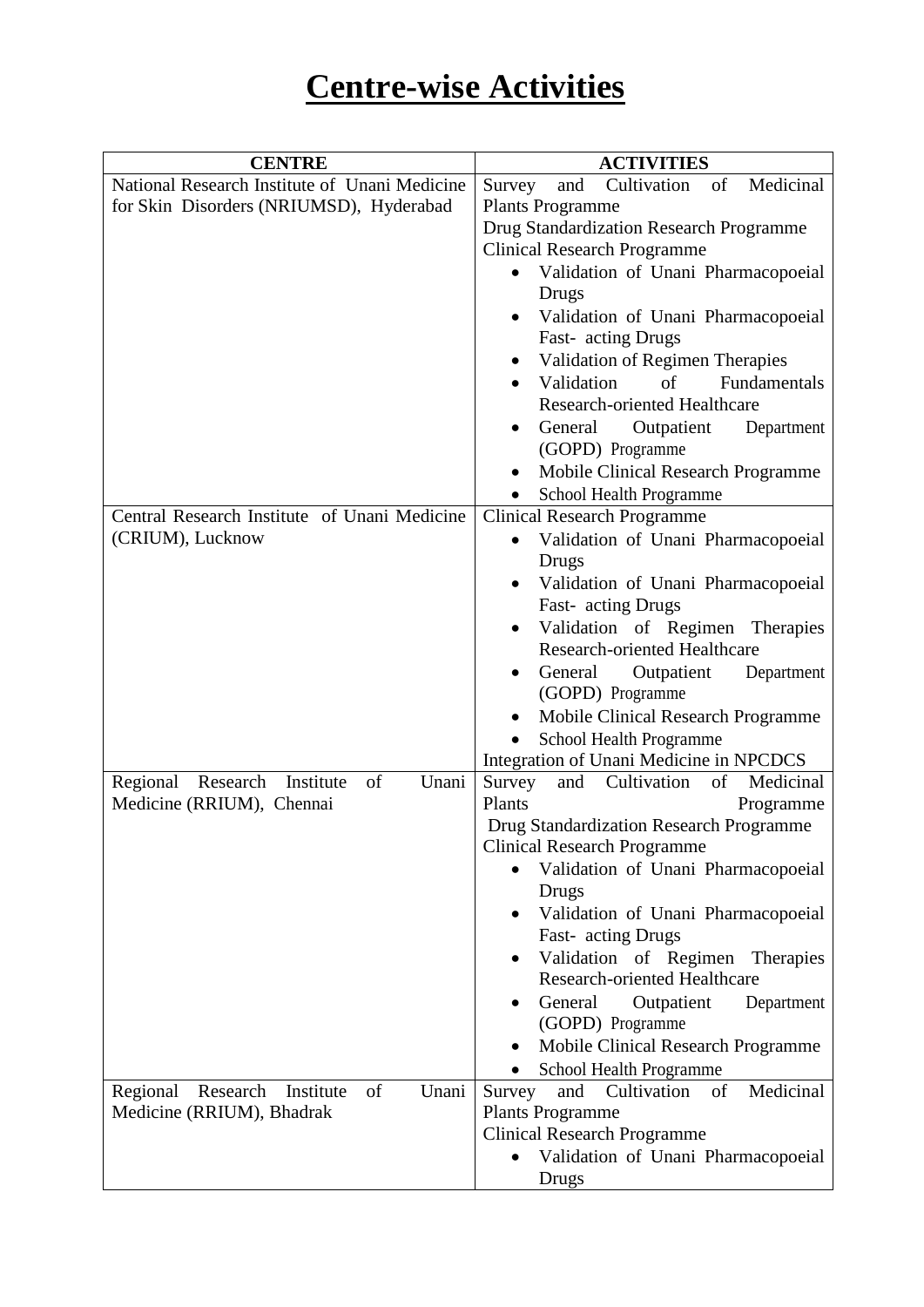|                                                  | Validation of Unani Pharmacopoeial              |
|--------------------------------------------------|-------------------------------------------------|
|                                                  | Fast-acting Drugs                               |
|                                                  | Validation of Regimen Therapies                 |
|                                                  | <b>Research-oriented Healthcare</b>             |
|                                                  | General Outpatient<br>Department<br>٠           |
|                                                  | (GOPD) Programme                                |
|                                                  | Mobile Clinical Research Programme              |
|                                                  | School Health Programme                         |
| Regional<br>Research<br>of<br>Unani<br>Institute | <b>Clinical Research Programme</b>              |
| Medicine (RRIUM), Patna                          | Validation of Unani Pharmacopoeial              |
|                                                  | Drugs                                           |
|                                                  | Validation of Unani Pharmacopoeial<br>$\bullet$ |
|                                                  | Fast- acting Drugs                              |
|                                                  | Validation of Regimen Therapies<br>٠            |
|                                                  | <b>Research-oriented Healthcare</b>             |
|                                                  | General Outpatient<br>Department<br>$\bullet$   |
|                                                  | (GOPD) Programme                                |
|                                                  | Mobile Clinical Research Programme              |
|                                                  | School Health Programme                         |
| Regional<br>Research<br>Unani<br>Institute<br>of | Medicinal<br>Cultivation<br>of<br>Survey<br>and |
| Medicine (RRIUM), Aligarh                        | Plants<br>Programme                             |
|                                                  | Drug Standardization Research Programme         |
|                                                  | <b>Clinical Research Programme</b>              |
|                                                  | Validation of Unani Pharmacopoeial<br>$\bullet$ |
|                                                  | Drugs                                           |
|                                                  | Validation of Unani Pharmacopoeial<br>$\bullet$ |
|                                                  | Fast- acting Drugs                              |
|                                                  | <b>Research-oriented Healthcare</b>             |
|                                                  | Outpatient<br>Department<br>General<br>٠        |
|                                                  | (GOPD) Programme                                |
|                                                  | <b>Mobile Clinical Research Programme</b>       |
| Regional Research Institute of<br>Unani          | <b>Clinical Research Programme</b>              |
| Medicine (RRIUM), Mumbai                         | Validation of Unani Pharmacopoeial              |
|                                                  | Drugs                                           |
|                                                  | Validation of Unani Pharmacopoeial<br>$\bullet$ |
|                                                  | Fast-acting Drugs                               |
|                                                  | Validation of Regimen Therapies<br>$\bullet$    |
|                                                  | Research-oriented Healthcare                    |
|                                                  | General<br>Outpatient<br>Department             |
|                                                  | (GOPD) Programme                                |
|                                                  | Mobile Clinical Research Programme              |
|                                                  | School Health Programme                         |
|                                                  | Swasthya Rakshan Programme                      |
| Unani<br>Research<br>of<br>Regional<br>Institute | of<br>Medicinal<br>and Cultivation<br>Survey    |
| Medicine (RRIUM), Srinagar                       | Plants<br>Programme                             |
|                                                  | Drug Standardization Research Programme         |
|                                                  | <b>Clinical Research Programme</b>              |
|                                                  | Validation of Unani Pharmacopoeial              |
|                                                  | Drugs                                           |
|                                                  | Validation of Unani Pharmacopoeial              |
|                                                  | Fast-acting Drugs                               |
|                                                  |                                                 |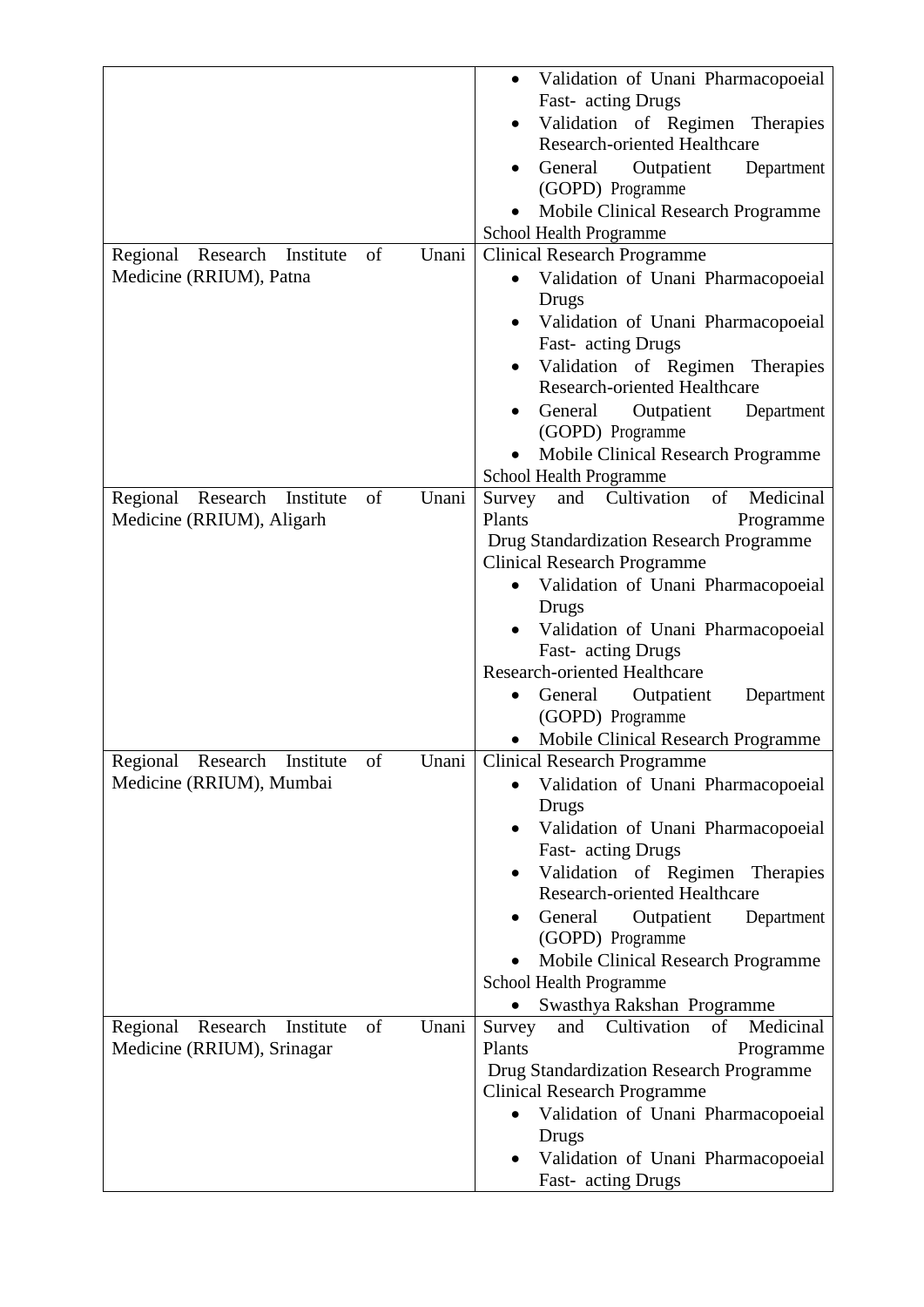|                                                  | <b>Research-oriented Healthcare</b>                                      |
|--------------------------------------------------|--------------------------------------------------------------------------|
|                                                  | General Outpatient<br>Department<br>$\bullet$                            |
|                                                  | (GOPD) Programme                                                         |
|                                                  | Mobile Clinical Research Programme<br>School Health Programme            |
| Unani<br>Regional Research Institute<br>of       | <b>Clinical Research Programme</b>                                       |
| Medicine (RRIUM), Kolkata                        | Validation of Unani Pharmacopoeial<br>$\bullet$                          |
|                                                  | Drugs                                                                    |
|                                                  | • Validation of Unani Pharmacopoeial                                     |
|                                                  | Fast-acting Drugs<br><b>Research-oriented Healthcare</b>                 |
|                                                  | General<br>Outpatient<br>Department<br>٠                                 |
|                                                  | (GOPD) Programme                                                         |
|                                                  | Mobile Clinical Research Programme                                       |
| Unani<br>Regional<br>Research<br>of<br>Institute | <b>Clinical Research Programme</b>                                       |
| Medicine (RRIUM), New Delhi                      | Validation of Unani Pharmacopoeial                                       |
|                                                  | Drugs                                                                    |
|                                                  | Validation of Unani Pharmacopoeial                                       |
|                                                  | Fast-acting Drugs<br><b>Research-oriented Healthcare</b>                 |
|                                                  | General Outpatient<br>Department<br>$\bullet$                            |
|                                                  | (GOPD) Programme                                                         |
|                                                  | Mobile Clinical Research Programme                                       |
|                                                  | Speciality Clinics<br>Allopathic<br>Unani<br>at                          |
|                                                  | Hospitals                                                                |
| Regional Research Centre (RRC), Allahabad        | <b>Clinical Research Programme</b><br>Validation of Unani Pharmacopoeial |
|                                                  | Drugs                                                                    |
|                                                  | Validation of Unani Pharmacopoeial                                       |
|                                                  | Fast-acting Drugs                                                        |
|                                                  | Research-oriented Healthcare                                             |
|                                                  | General Outpatient<br>Department                                         |
|                                                  | (GOPD) Programme<br>Mobile Clinical Research Programme                   |
|                                                  |                                                                          |
| Regional Research Centre (RRC), Silchar          | <b>Clinical Research Programme</b>                                       |
|                                                  | Validation of Unani Pharmacopoeial<br>$\bullet$                          |
|                                                  | Drugs                                                                    |
|                                                  | · Validation of Unani Pharmacopoeial<br>Fast-acting Drugs                |
|                                                  | <b>Research-oriented Healthcare</b>                                      |
|                                                  | Department (GOPD)<br>General<br>Outpatient                               |
|                                                  | Programme                                                                |
| Clinical Research Unit (CRU), Bengaluru          | <b>Clinical Research Programme</b>                                       |
|                                                  | Validation of Unani Pharmacopoeial                                       |
|                                                  | Drugs<br>Validation of Unani Pharmacopoeial                              |
|                                                  | Fast-acting Drugs                                                        |
|                                                  | Research-oriented Healthcare                                             |
|                                                  | General<br>Outpatient<br>Department (GOPD)                               |
|                                                  | Programme                                                                |